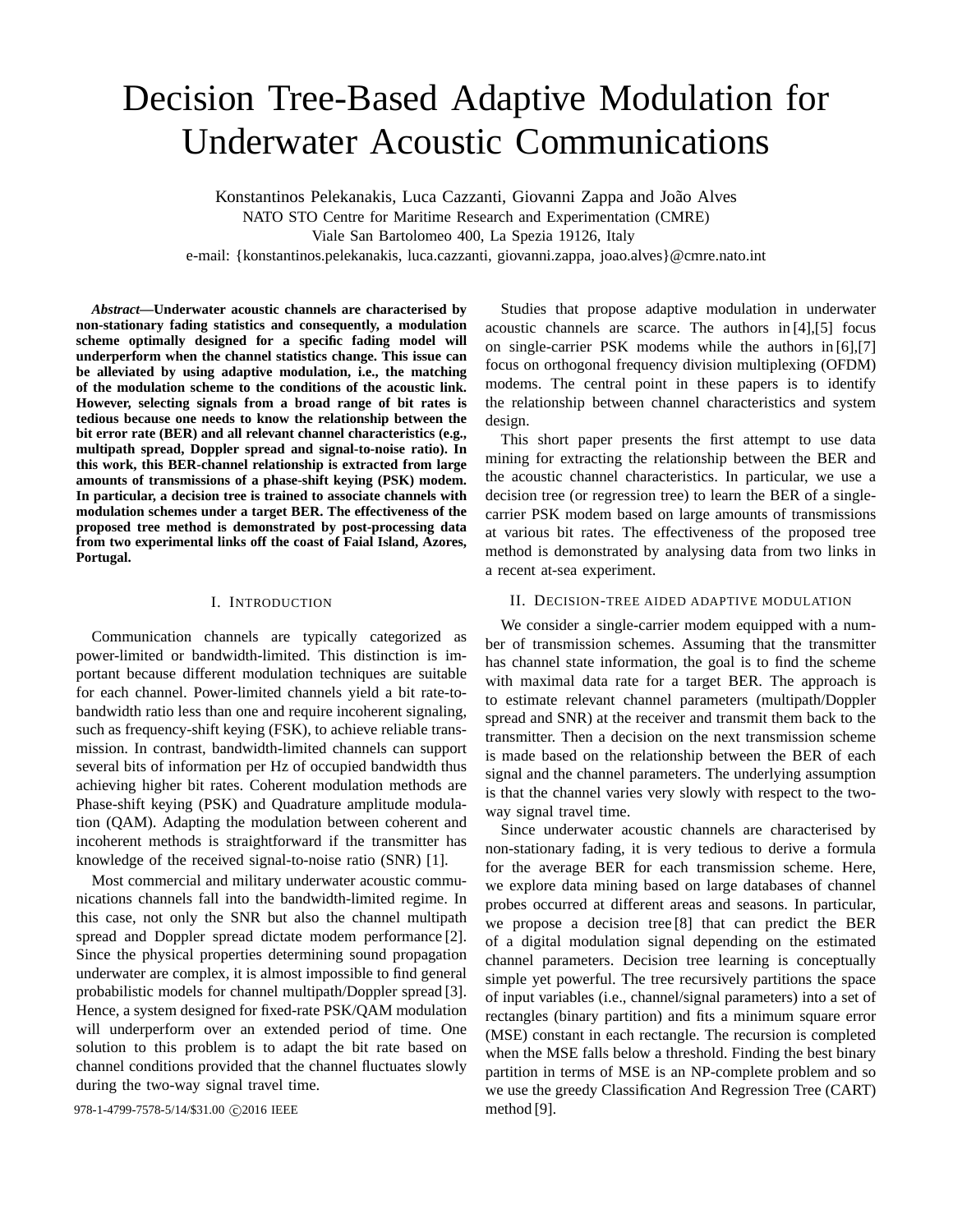

Fig. 1. Regression tree structure for predicting the BER of 8-PSK signals with various baud rates. The leaf nodes show the BER prediction. SNR is in dB, DS stands for the delay spread (ms) and ND stands for the normalized Doppler (Doppler spread  $\times$  baud rate<sup>-1</sup>).

An example of a decision tree tailored to adaptive modulation can be seen in Figure 1. The tree is trained by using a dataset of 343 signals. All signals are based on 8-PSK modulation but the bit rates range from 3000 to 12000 bps. The received SNR varies between 8 dB and 30 dB. In the text below, we provide details about these signals and describe the way we processed them. Traversing the tree from the leaf-nodes to the root-node, one can realize that the modem can achieve about  $10^{-3}$  BER at maximum rate (12 kbps) only when the received SNR is larger than 18.6 dB and DS is smaller than 9.3 ms. Furthermore, at high SNR  $(>18.6$  $dB$ ) and long DS ( $>9.3$  ms), the BER depends on ND as well. Hence, the decision tree captures the tradeoff effect in increasing the baud rate. That is, higher baud rates induce more self-noise due to larger inter-symbol interference (ISI), however, they lead to better channel tracking since pulse period is smaller. Note that an advantage of a decision tree, with respect to a neural network, for example, is its simplicity in interpreting the results (the neural network behaves like a black box).

## III. TRANSMISSION MODES AND RECEIVER STRUCTURE

In this short paper, we consider different transmission rates based on uncoded 2-PSK, 4-PSK and 8-PSK modulation. All information symbols are pulse shaped via a raised cosine filter with roll-off factor 0.25. Table I summarizes all signal types. The receiver structure can be seen in Figure 2. The receiver has three processing stages [10]: (a) motion-induced Doppler compensation; (b) inter-symbol interference (ISI) mitigation based on channel estimation; (c) adaptive linear equalization. Each PSK signal is shifted to basedband, low-pass filtered and coarsely synchronized based on a known chirp pulse. Motion compensation is achieved by adjusting the sampling rate at each symbol interval after extracting the phase rotation of the detected PSK symbol. Next, the resulting signal is used to produce an estimate of the channel impulse response based on the improved-proportionate normalized least mean square (IPNLMS) algorithm [11]. Combining past channel estimates

TABLE I SIGNAL PACKETS USED IN REP15 TRIALS.

| Modulation | Band (kHz) | Duration (s) | Bit rate (bps) |
|------------|------------|--------------|----------------|
| $2-PSK$    | $10 - 15$  | 1.22         | 4000           |
| $2-PSK$    | $11 - 15$  | 1.63         | 3000           |
| $2-PSK$    | 11.9-14.1  | 2.45         | 2000           |
| 4-PSK      | $10 - 15$  | 2.12         | 8000           |
| 4-PSK      | $11 - 15$  | 2.83         | 6000           |
| 4-PSK      | 11.9-14.1  | 4.25         | 4000           |
| 4-PSK      | 12.4-13.6  | 8.50         | 2000           |
| 8-PSK      | $10 - 15$  | 1.25         | 12000          |
| 8-PSK      | 11.9-14.1  | 2.50         | 6000           |
| 8-PSK      | 12.4-13.6  | 5.00         | 3000           |

with past transmitted symbols, an estimate of the post-cursor ISI is subtracted from the received signal. Then, the ISIfree signal is equalized by a linear filter producing a soft estimate of the transmitted PSK symbol. The taps of the feedforward filter are adapted via the exponentially-weighted recursive least-squares (RLS) algorithm [1]. Note that our receiver performs symbol-by-symbol adaptive resampling with symbol-by-symbol adaptive channel estimation in a closedloop fashion. Consequently, fast platform motion is decoupled from slow environmental fluctuations leading to better channel estimates.

## IV. REP15 DATA ANALYSIS

## *A. Data collection*

The REP15-Atlantic experiment took place in the canal between the islands Faial and Pico, Azores, Portugal. Figure 3(a) shows the bathymetric data and Figure 3(b) shows the sound speed profile collected on July 8th, 2015. From the latter figure observe that there were three sound speed layers. A warm surface layer followed by an isospeed layer. Then, at about 20 m depth, the major thermocline starts causing downward refraction of sound rays. In this paper, we analyse data from three nodes, two transmitters and one receiver. All nodes were suspended at a depth of about 7.5-8 m. One transmitter was deployed off the NRP Gago Coutinho while the other was deployed off a rigid-inflatable boat (RIB). The transmit sampling frequency was 44.1 kHz. The receiver, was suspended off a moored gateway buoy. The receive sampling frequency was 96 kHz. The two transmitters were broadcasting the suite of signals of Table I at different time intervals for two hours (19:00-21:00 UTC). The signals arriving on the gateway buoy were stored for post-processing. Different ranges (500 m - 2 km) and platform velocities (0-3 knots) were tested in order to generate a rich dataset.

Here, we analyse 92 packet transmissions. The received SNR ranges from -1 dB to 35 dB. The receiver operates in training mode (i.e., the error that drives the equalizer is the difference between the soft symbol estimate and the transmitted symbol) to prohibit instability due to erroneous feedback.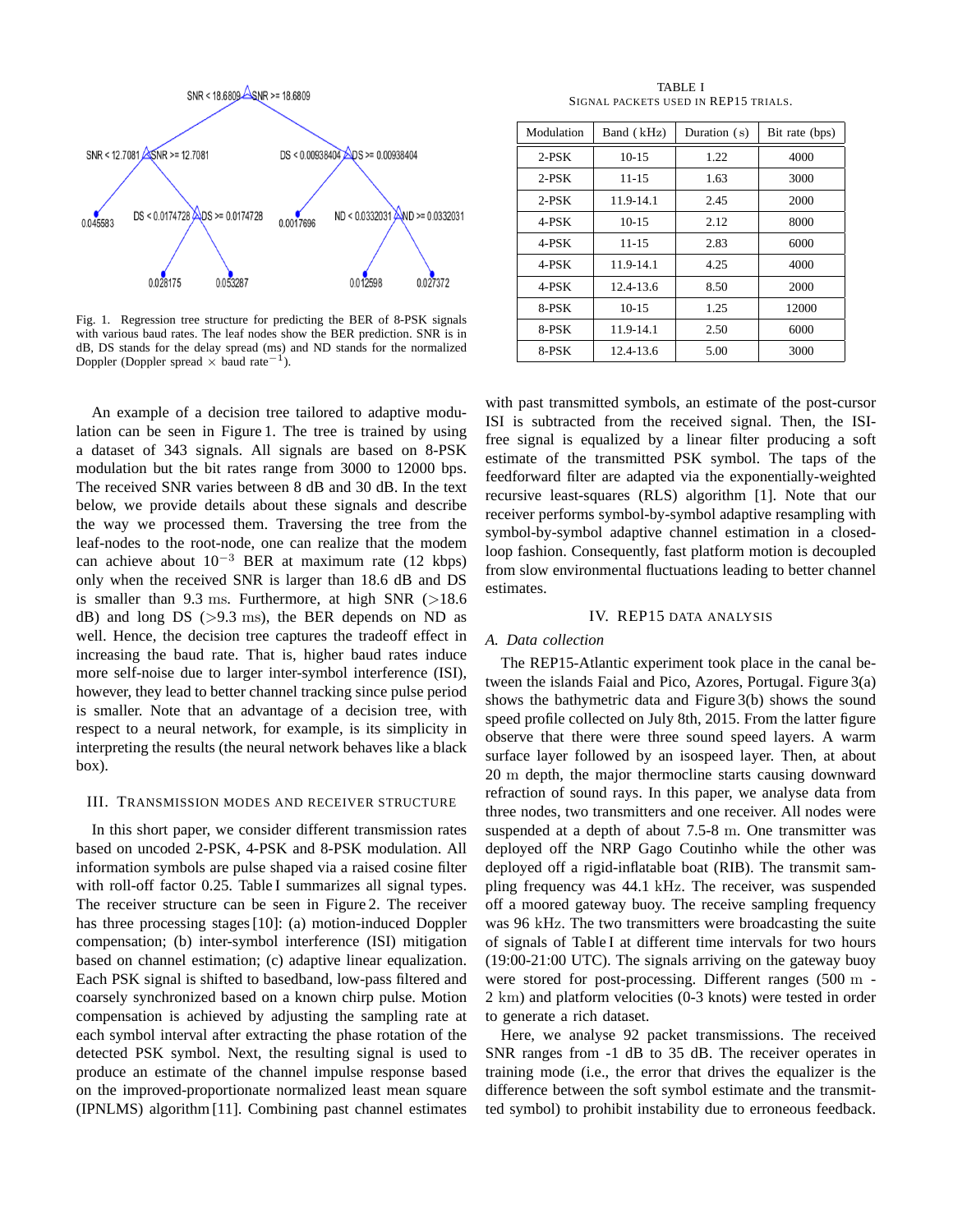

Fig. 2. Block diagram of the channel-estimate-based decision feedback equalizer (CEB-DFE).

For some of the encountered channels (e.g., high SNR), training mode mimics real-life scenario where the equalizer would run in decision directed mode while erroneous feedback would be alleviated by error correction coding. Furthermore, the issue of non-stationary fading is tackled by assuming short-term stationarity for hundreds of symbol intervals. In particular, the BER as well as the desired parameters (SNR, delay/Doppler spread) are computed after splitting the received signal into non-overlapping segments of 200 ms long. As a result, the number of processed 2-PSK, 4-PSK and 8-PSK signals becomes 429, 482 and 343, respectively.

To gain further insight about the channel conditions during REP15 trials, two channel impulse responses are shown in Figures 3(c) and (d). Motion-induced Doppler effects are removed and so any rapid variations are attributed to environmental changes. The 0 ms arrival corresponds to the direct path and the observed arrivals after 20 ms correspond to bottom/bottom-surface bounces due to the downward refracting sound profile. Note that both links exhibit sparse structure of arrivals, a feature that is exploited by the IPNLMS algorithm for improved channel estimation.

## *B. Decision Tree-based regression*

A decision tree is trained to learn the BER of the PSK signals described above based on estimates of channel delay and Doppler spread and the received SNR. The tree depth is set to seven and the splitting process is stopped only when some minimum node size reaches at least 15 (BER) samples. The resulting tree has 16 terminal nodes (due to lack of space, the tree is omitted). For a target BER of about  $10^{-3}$ , the tree indicates various strategies. The most interesting one is an interplay between 8-PSK and 4-PSK. In particular, the tree suggests that:

- if SNR>20 dB and the delay spread is less than 6 ms then choose 8-PSK at 12 kbps.
- if  $SNR \in [7 \text{ dB}, 16 \text{ dB}]$ , the Doppler spread is less than 30 Hz and the delay spread is less than 10 ms then choose QPSK at 4 kbps.
- if SNR<4 dB then no modulation scheme is possible to achieve BER= $10^{-3}$ .

Figure 4(a) provides the tenfold cross validation error of the BER prediction. At each run, 90% of the data is used for training the tree and the remaining 10% (test set) is used for prediction. In addition, each test set is chosen to be different across different runs and hence, all ten test sets combined represent the entire data set  $(1254 \text{ signals})$ . From Figure  $4(a)$ one can see that the mean and median of the error prediction is consistent across the ten runs, which indicates that the tree is robust to random sampling effects. Figure 4(b) illustrates the predicted BER when the tree is trained based on the entire data set. The mean of the prediction error is 0.0057, which is within the range of the mean value of the tenfold cross validation error.

## V. CONCLUSION

This paper presents the first attempt to use data mining for adaptive modulation in underwater acoustic channels. We developed a decision tree capable of choosing the fastest data rate among a broad selection of single-carrier signals depending on channel state information. A dataset was recorded during the REP15-Atlantic experiment where PSK signals of various bit rates were tested under different channel conditions. A key step was to provide reliable channel estimates and BERs within short periods of time where channel fading was stationary. This step was achieved by using an adaptive equalizer that jointly performed motion compensation and channel estimation on a symbol-by-symbol basis. Our results demonstrated that the decision tree predicted the BER fairly accurately. Moreover, the tree identified thresholds for relevant channel parameters (SNR, delay/Doppler spread) required to achieve a target BER. From a practical standpoint, these results are very promising since they provide simple guidelines to a software-defined modem to switch fluidly between various transmissions schemes.

## ACKNOWLEDGMENT

This work was made possible using data from the REP15- Atlantic sea trial, co-organised by the Portuguese Navy, FEUP, CMRE and the DOP/UAz. The authors would like to thank the Captain and crew of the NRP Gago Coutinho for the excellent support during the experiments.

#### **REFERENCES**

[1] J. G. Proakis, *Digital Communications*, 4th Ed., McGraw Hill, NY, 2000.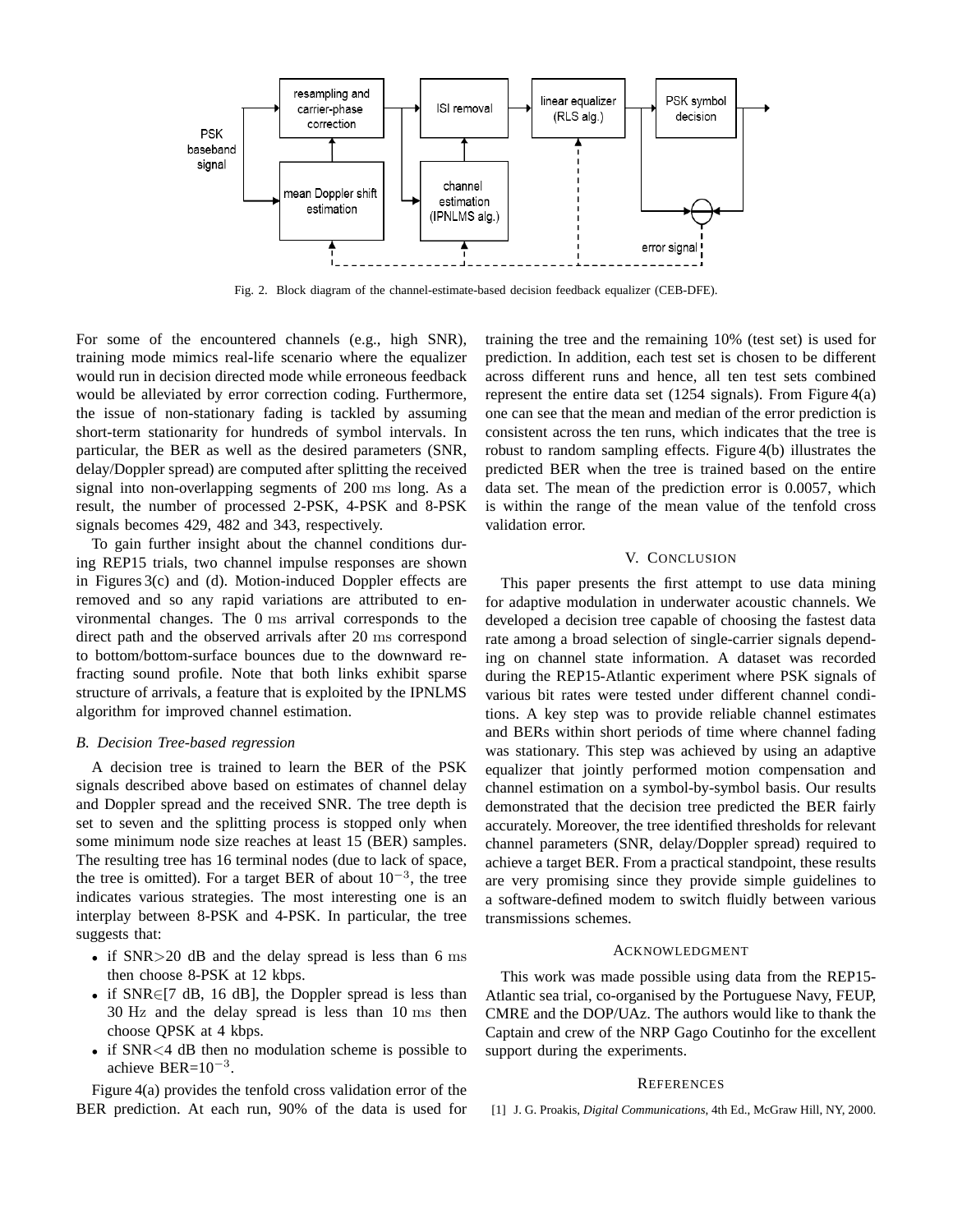

Fig. 3. (a) The area of operations is located between the islands Faial and Pico. The bathymetry ranges between 90 m and 400 m. (b) Sound speed profile collected on July 8th, 2015. (c) Time-varying impulse response corresponding to the link between NRP Gago Coutihno and the gateway buoy (range: 530 m, time: 19:29 UTC). (d) Time-varying impulse response corresponding to the link between the RIB and the gateway buoy (range: 1280 m, time: 19:57 UTC). For (c) and (d), the horizontal axis represents delay, the vertical axis represents absolute time and the colorbar represents the amplitude in a linear scale.



Fig. 4. (a) Tabulated tenfold cross validation of the BER prediction error. For each run (row), the mean, the median, the standard deviation and the maximum prediction error are shown. (b) True vs. predicted BER. The tree is trained on the entire dataset.